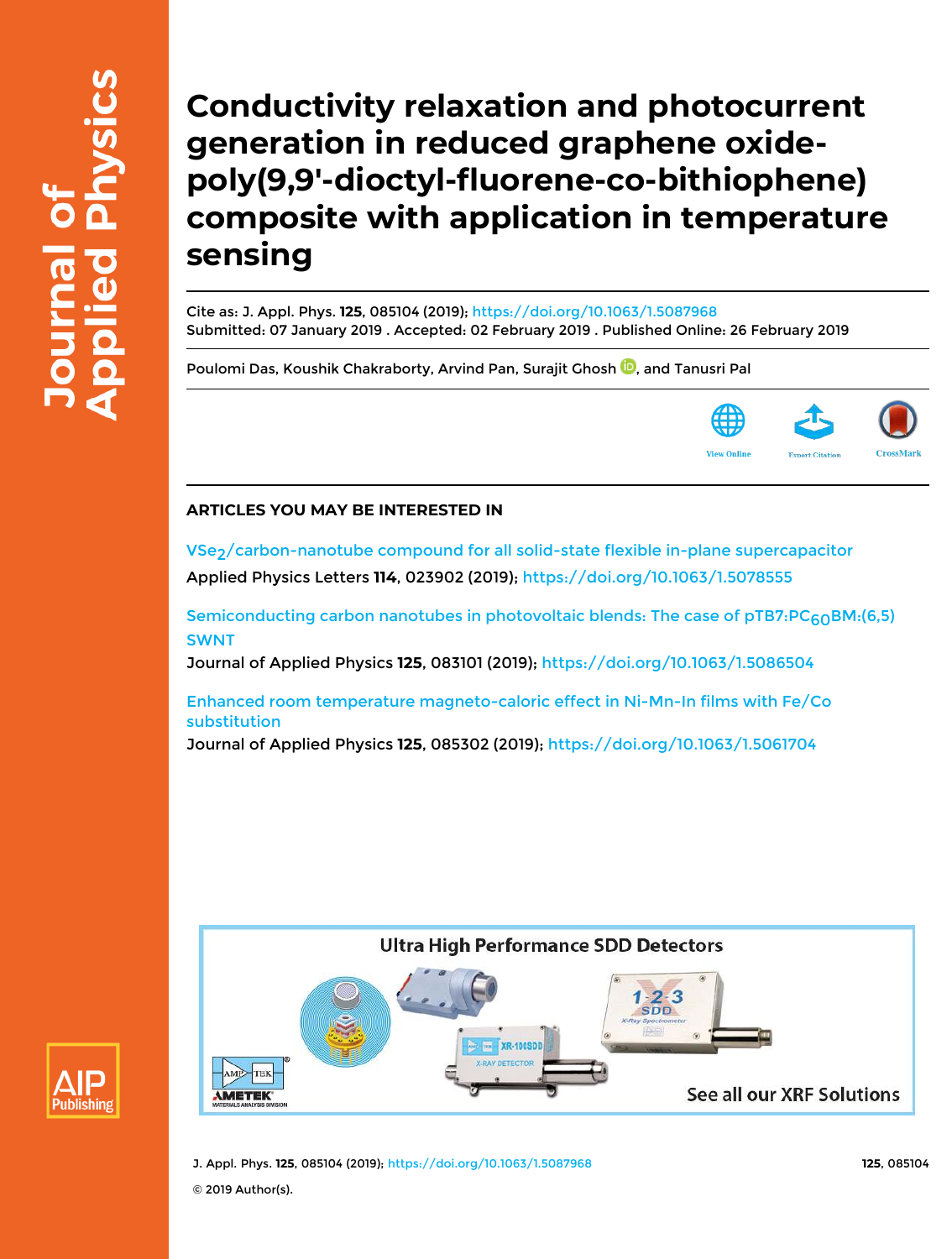View Online

# Conductivity relaxation and photocurrent generation in reduced graphene oxide-poly (9,9'-dioctyl-fluorene-co-bithiophene) composite with application in temperature sensing

Cite as: J. Appl. Phys. 125, 085104 (2019); doi: 10.1063/1.5087968 Submitted: 7 January 2019 · Accepted: 2 February 2019 · Published Online: 26 February 2019

Poulomi Das,<sup>1</sup> Koushik Chakraborty,<sup>2</sup> Arvind Pan,<sup>3</sup> Surajit Ghosh,<sup>2 (D</sup> and Tanusri Pal<sup>1,a)</sup>

## **AFFILIATIONS**

<sup>1</sup> Department of Physics, Midnapore College, Midnapore, West Bengal 721101, India

<sup>2</sup>Department of Physics & Technophysics, Vidyasagar University, Midnapore, West Bengal 721102, India

<sup>3</sup>Department of Physics, Vivekananda College, University of Calcutta, Thakurpukur, Kolkata, West Bengal 700063, India

a)Author to whom correspondence should be addressed: tanusri.pal@gmail.com

## **ABSTRACT**

The electrical transport properties and photocurrent generation in a reduced graphene oxide-poly(9,9'-dioctyl-fluorene-cobithiophene) (RGO-F8T2) composite were investigated. The semiconducting nature of the RGO-F8T2 composite was jointly demonstrated by dc and ac conductivity measurements. The dc conductivity obtained from both dc and ac measurements follows the Arrhenius relationship with the activation energy of the order of 80 meV. The RGO-F8T2 composite also showed excellent temperature sensing properties. The temperature coefficient of resistance was compared to commercially available Platinum, Polysilicon, and Germanium temperature sensor. The conductivity relaxation mechanism in the RGO-F8T2 composite depicted the mechanism behind ac conduction. This was due to phonon assisted tunneling between the defect states. The density of states at the Fermi level increases by one order of magnitude for the temperature change of 301 to 433 K. The scaling of conductivity isotherms established the occurrence of intramolecular energy transfer from disordered to ordered chain segments or both in the composite. The photocurrent generation in the RGO-F8T2 composite thin film under simulated solar light illumination was also studied. Here, a linear variation of the photosensitivity with the variation of the incident light intensity was observed.

Published under license by AIP Publishing. https://doi.org/10.1063/1.5087968

## I. INTRODUCTION

Betting on organic and polymer semiconductors by device physics researchers is the obvious choice nowadays.<sup>1</sup> The motive behind this is simply the increased necessity of flexible and lightweight devices in our daily lives. The solution processable organic/inorganic hybrid systems not only meet this requirement but also pave a way to cost effective mass production by using high throughput and large area printing by circumventing the conventional processes like photolithographic printing.<sup>2–5</sup> Of course, there exist quite a few operational prototype polymer semiconductors. $\hat{6}$  But those need further improvement in terms of device performance and lifetime, when compared with the traditional inorganic

semiconductor, keeping in view of technological competitiveness. In order to meet these ends, one needs to have a deeper understanding of the physics behind the transport and conductivity relaxation mechanism.

In recent times, copolymers based on fluorene have emerged as potential semiconductor optoelectronic materials for Photo Voltaic (PV) application. High carrier mobility with easy processability and efficient visible light absorbance capacity makes them an attractive candidate in the optoelectronic device applications. The physical properties of this class of materials can be engineered by assembling various copolymers. Among them, poly(9,9'-dioctyl-fluorine-cobithiophene) (F8T2) has become a common name for the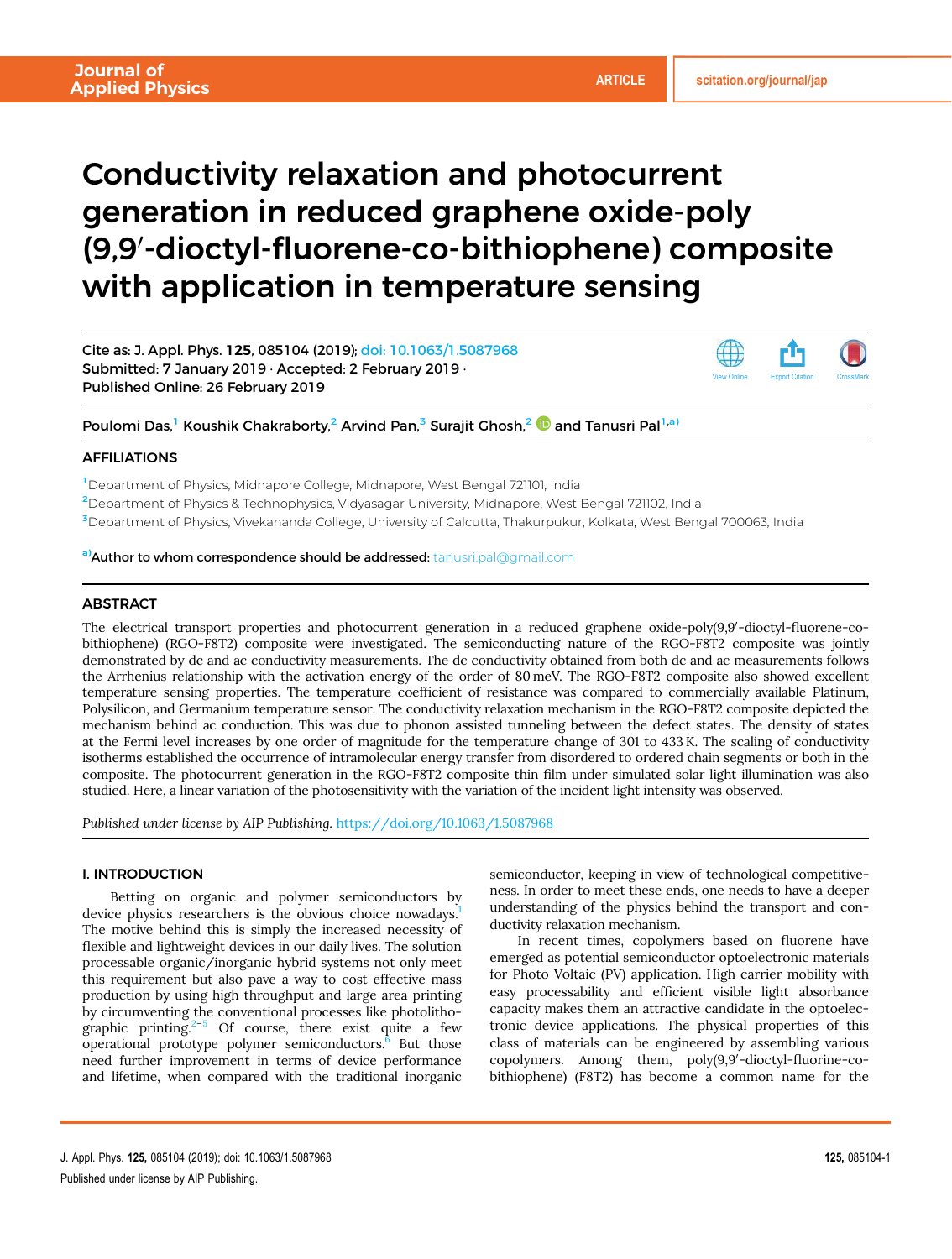Organic Field Effect Transistor (OFET)<sup>7,8</sup> over the last few years. Until now, the studies on transport of F8T2 had concentrated themselves on the device characteristics such as transfer characteristics and carrier mobilities in the conventional source drain configuration.<sup>9-1</sup>

We, therefore, had confined our focus of study to the complementary approach of electrical transport on the solution processed F8T2 on reduced graphene oxide (RGO). $12-14$ This study will not only shed light on the transport and conductivity relaxation in terms of the Quantum Mechanical Tunneling model of disordered solids but also provide us with some very important physical parameters like the density of states at Fermi Level  $[N(E_F)]$  for different temperatures.

The variation of resistance with temperature tempts one to explore the applicability as a temperature sensor. It has been found that the temperature coefficient of resistance (TCR) of the RGO-F8T2 composite is comparable to many available commercial temperature sensors.

Hence, in this work, we present the synthesis, characterization, electrical conductivity, and temperature sensing activity of the RGO-F8T2 composite. The composite was synthesized by the reduction of GO in the presence of F8T2, using hydrazine hydrate as a reducing agent. The crystallinity and reduction efficiency was confirmed by XRD, XPS, FTIR, and Raman study. The electronic interaction was established with the help of UV-Vis absorption and PL measurement. The AC conductivity was measured within a wide range of temperature and frequency. In addition to that the visible light photo current generation using a thin film photodetector was also investigated. The present study offers several new insights into the electrical conduction mechanism in RGO based composite materials. Besides this, our findings establish the RGO-F8T2 composite as a promising temperature sensor and a potential optoelectronic material for various prospective applications.

## II. EXPERIMENTAL PROCEDURE

#### A. Materials

Graphite, potassium persulfate  $(K_2S_2O_8)$ , phosphorus pentoxide (P<sub>2</sub>O<sub>5</sub>), sodium nitrate (NaNO<sub>3</sub>), poly[9,9'-dioctylfluorene-co-bithiophene] (F8T2), hydrazine hydrate  $(N_2H_4)$ , and N,N-dimethylformamide (DMF) were purchased from Sigma-Aldrich. Potassium permanganate  $(KMnO<sub>4</sub>)$ , sulfuric acid (H<sub>2</sub>SO<sub>4</sub>), hydrogen peroxide (H<sub>2</sub>O<sub>2</sub>), hydrochloric acid (HCl), and tetrahydrofuran (THF) were purchased from Merck, India. All chemicals were used as received.

#### B. Synthesis of RGO-F8T2 composites

Graphene oxide (GO) was synthesized by the modified Hummers' method from graphite powder purchased from Sigma-Aldrich, in the presence of  $K_2S_2O_8$  (1g),  $P_2O_5$  (1g), NaNO<sub>3</sub> (0.1 g), KMnO<sub>4</sub> (0.6 g), 98% H<sub>2</sub>SO<sub>4</sub> (20 ml), and H<sub>2</sub>O<sub>2</sub> (12 ml, 3 wt. %) under stirring at 80  $^{\circ}$ C.<sup>15</sup> The mixture was then filtered and washed with double distilled (DD) water for several times and dried at 60 °C for 24 h. Finally, the brownish

graphite oxide (GO) powder was obtained. A homogeneous solution of GO (2 mg) in DMF (5 ml) was formed by ultrasonication. Initially, a homogeneous lemon yellow F8T2 (1 mg) solution was prepared by dissolving it in 5 ml THF under continuous stirring. Then, the F8T2 solution was heated up to 85 °C in an oil bath under the stirred condition for evaporation of THF. In this period, 5 ml of DMF was added dropwise into the F8T2 solution towards replacing THF by DMF solvent. In the next step, the as-prepared F8T2 and GO solution (1:2) was added under stirring, and finally, reduction was done by hydrazine hydrate (1µl/10 mg GO) at 80 °C for 12 h in an oil bath. The colour of the solution changed to dark greenish yellow, and a RGO-F8T2 composite was formed.

#### C. Material characterization

The powder X-ray diffraction (XRD) patterns of as-prepared GO, F8T2, RGO, and RGO-F8T2 composites were recorded  $(2\theta = 2^{\circ}-70^{\circ})$  by a Rigaku-Miniflex X-ray diffractometer with CuK<sub>α</sub> radiation ( $\lambda$  = 0.15418 nm), operated at 30 kV and 10 mA. The Fourier transform infrared (FTIR) transmittance was recorded with a Perkin Elmer Spectrum 100 spectrophotometer. The reduction of GO and the formation of the RGO-F8T2 composite were confirmed by X-ray photoelectron spectroscopy (XPS) study, and they were carried out with an X-ray photoelectron spectroscope (ULVAC-PHI, 5000 Versa Probe II spectrometer) with the  $\text{AlK}_{\alpha}$  (1486.6 eV, 25 W, and 15 kV) source. Survey scans were recorded over wide range from 0 to 1200 eV. Peak deconvolution was carried out by using Gaussian components. Absorbance spectra of the prepared samples were recorded by a UV-Visible Spectrophotometer (Shimadzu UV-1700), and steady state photoluminescence (PL) of the F8T2 and RGO-F8T2 composites was analyzed with a fluorescence spectrophotometer (Perkin Elmer LS 55). The bandgap energy  $(E_g)$  of F8T2 was calculated from the absorbance spectrum with the help of the relation  $\alpha h v = A (h v - E_g)^{1/2}$ , where  $\alpha$ ,  $h v$ , and A are absorption co-efficient, photon energy, and material constant, respectively.

#### D. Electrical conductivity measurement

For electrical conductivity measurement, a pellet (thickness  $0.04$  cm and area  $0.5$  cm<sup>2</sup>) was formed at room temperature under 5 ton/cm<sup>2</sup> pressure. Current-Voltage (I-V) measurement of the sample was carried out using a Keithley 2612A sourcemeter in the temperature range of 301 to 433 K. The frequency dependent capacitance  $[C(w)]$  and conductance  $[G(w)]$  of the RGO-F8T2 pellet was measured by using an Agilent E4980A LCR meter in the frequency range 20 Hz–2 MHz and temperature range 301 K to 433 K. The real  $(Z')$  and imaginary  $(Z'')$  parts of complex impedance were found out from the equations

$$
Z' = G(\omega)/[G^{2}(\omega) + \omega^{2}{C(\omega) - C_{0}}^{2}], \qquad (1)
$$

$$
Z'' = [C(\omega) - C_0]\omega/[G^2(\omega) + \omega^2{C(\omega) - C_0}^2],
$$
 (2)

where  $C_0$  is the null temperature. The real part of conductivity [ $\sigma'(\omega)$ ] was determined as  $\sigma'(\omega) = G(\omega)lA^{-1}$ , where  $G(\omega)$  is the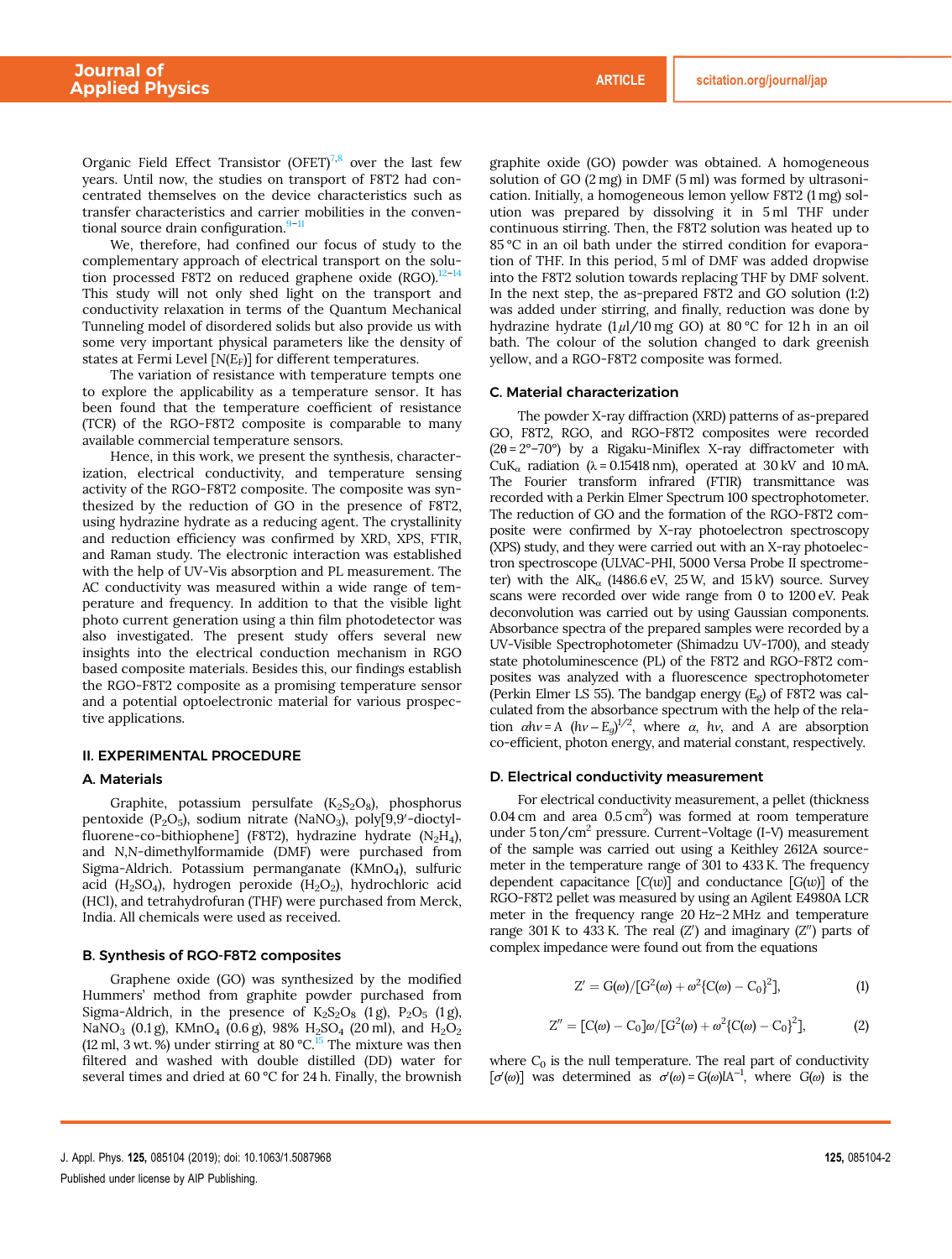

FIG. 1. (a) XRD patterns of the GO, F8T2, RGO, and RGO-F8T2 composites. (b) AFM image of RGO-F8T2 composite films on a silicon wafer.

conductance at frequency domain  $\omega$ , and  $l$  and  $A$  are thickness and area of the RGO-F8T2 pallet, respectively.

#### E. Temperature sensing study

In order to study the temperature sensing activity of the RGO-F8T2 composite, the resistance of the composite (in pellet form) was determined from the I-V characteristic curves. Data were recorded by a Keithley 2612A sourcemeter in the temperature range of 301 to 433 K. The TCR was calculated from the temperature dependent resistance of the RGO-F8T2 composite.

#### F. Device fabrication and photocurrent measurements

To study the photocurrent generation, a thin film photodetector based on the RGO-F8T2 composite was fabricated. A solar light simulator (Oriel 67005, Newport, AM 1.5) was employed as the illuminated light source. Thin film was prepared by the simple drop casting method on a pre-cleaned glass substrate and was annealed on a hot plate for better formation of the film. A pair of parallel electrodes was painted using conducting silver paste (Ted Pella). To study the photocurrent generation in the ambient condition, a Keithley 2612A sourcemeter was engaged, and the data were recorded by LabTracer 2.0 software. The incident light power varied from 100 to 160 mW cm−<sup>2</sup> , and the power was measured using an optical power meter (Newport 843-R). The photocurrent  $(I_{\text{Ph}})$ was calculated using the equation  $I_{Ph} = I_L - I_D$ , where  $I_L$  and  $I_D$ represent the current under illumination and darkness, respectively.

#### III. RESULTS AND DISCUSSION

The X-ray diffraction pattern of GO, F8T2, RGO, and RGO-F8T2 composites has been presented in Fig. 1(a). A sharp and intense peak centered at  $2\theta = 10.7^\circ$  with interplanner spacing of 0.83 nm indicates the incorporation of oxygencontaining groups into the carbon layers due to the oxidation of graphite and the formation of  $GO$ .<sup>16</sup> In the diffraction pattern of F8T2, a peak at 5.2° corresponding to (100) plane and a hump at 20.3° are displayed clearly. In RGO-F8T2 diffraction pattern, the peak for GO at 10.7° completely disappeared and the peak attributed to F8T2 remains at the same position while the hump at 20.3° becomes broadened due to additional hump arising from RGO at 24.8°. It is also observed that the peak of F8T2 becomes sharp in the composite due to the mild thermal annealing at the time of composite synthesis. In order to have an insight into the surface topology of individual layer, AFM imaging of the spin-coated RGO-F8T2 composite was performed. As observed in Fig. 1(b), the average thickness of the RGO-F8T2 sheet is ∼2.28 nm which is higher than a RGO monolayer (∼1 nm), indicating the attachment of F8T2 on the basal plan of RGO via  $\pi$ - $\pi$  interaction. The reduction of GO and the formation of RGO-F8T2 were confirmed by the FTIR study. Figure  $2(a)$  compares the FTIR spectrum of the GO, F8T2, RGO, and RGO-F8T2 composites. In the FTIR spectra of GO, the absorption band for skeletal vibrations of non-oxidized graphitic domains (C=C stretching) and the peaks for the stretching vibration of  $-C=O$ , C-O, and C-O-C are observed clearly.<sup>17,18</sup> The FTIR



FIG. 2. (a) FTIR spectra of the GO, F8T2, RGO, and RGO-F8T2 composites. (b) Optical absorption spectra of the F8T2, RGO, and RGO−F8T2 composites. Plot of  $(c/hv)^2$  vs photon energy of F8T2 is shown in the inset. (c) Photoluminescence spectra of the F8T2 and the RGO-F8T2 composites.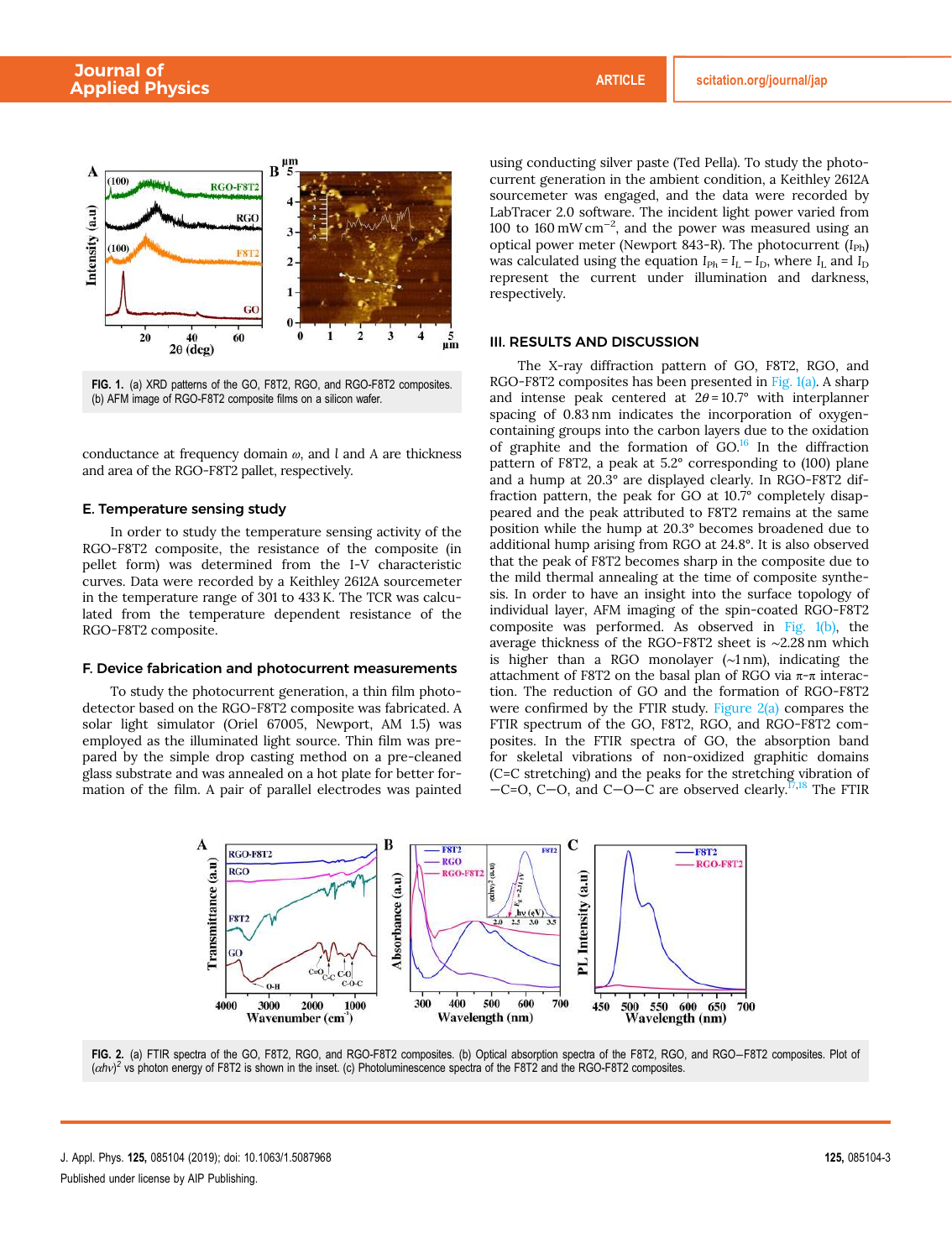

FIG. 3. (a) I-V characteristics of the RGO-F8T2 composite pellet. (b) The Arrhenius behaviour of dc conductivity with its straight line fit. Variation of (c) resistance and (d) TCR with temperature of the RGO-F8T2 composite.

spectrum of controlled-F8T2 is similar to the other reported work.<sup>19</sup> In the RGO-F8T2 spectrum, the absorption peaks oriented with oxygen containing functional groups have almost disappeared and another band is observed which confirms C=C skeletal vibration of graphene sheets. The electronic interaction among F8T2 and RGO was investigated by UV-Vis absorption study and presented in Fig.  $2(a)$ . The sharp absorbance peak at 456 nm with a shoulder peak at 511 nm is clearly observed in the UV-Vis spectrum of controlled-F8T2, which is very close to the previous reported value.<sup>19</sup> In RGO-F8T2, all the peaks associated with F8T2 are present and the peaks broaden, revealing the formation of the RGO-F8T2 hybrid. A new peak at 289 nm ascribed as the  $π$ -plasmon of the graphitic structure is also present in RGO-F8T2. In addition to that in the presence of RGO, the absorbance capacity of the composite increases in 300–600 nm region in contrast to the controlled F8T2, which is due to the augmentation of absorption contribution from RGO and F8T2. Also, the scattering effect of RGO may have some roles on the absorption property of the composite. The enhancement of absorption in the visible region is advantageous for the photocurrent generation. In order to explore the photo induced charge

transformation between F8T2 and RGO, steady-state PL in the DMF solvent at room temperature was performed and shown in Fig.  $2(c)$ . F8T2 gives an emission maximum at 500 nm with shoulder humps at 532 nm and 573 nm. A dramatically quenching (95%) in PL is observed in the emission spectrum of RGO-F8T2 in the identical experimental condition. Significant quenching of PL is evident for photo-induced charge transfer through the interface of F8T2 and RGO. The interaction between F8T2 and RGO and the reduction of GO were further confirmed from XPS spectra.

Figure 3(a) shows I–V characteristics of the pellet samples of the RGO-F8T2 composite. The corresponding dc conductivity was computed and plotted with inverse temperature in Fig. 3(b). The nature of the plots confirmed the semiconducting behavior of the RGO-F8T2 composite. The activation energy (80 meV) was computed from the slope of the graphs, and the valued agreed with the data present in the literature, $20$  thereby confirming the presence of the F8T2 layer on RGO. The temperature dependence of resistance of the pellet sample is presented in Fig.  $3(c)$ . The solid line is the exponential fit of the experimental data. This line depicts the exponential decay of resistance with temperature. This leads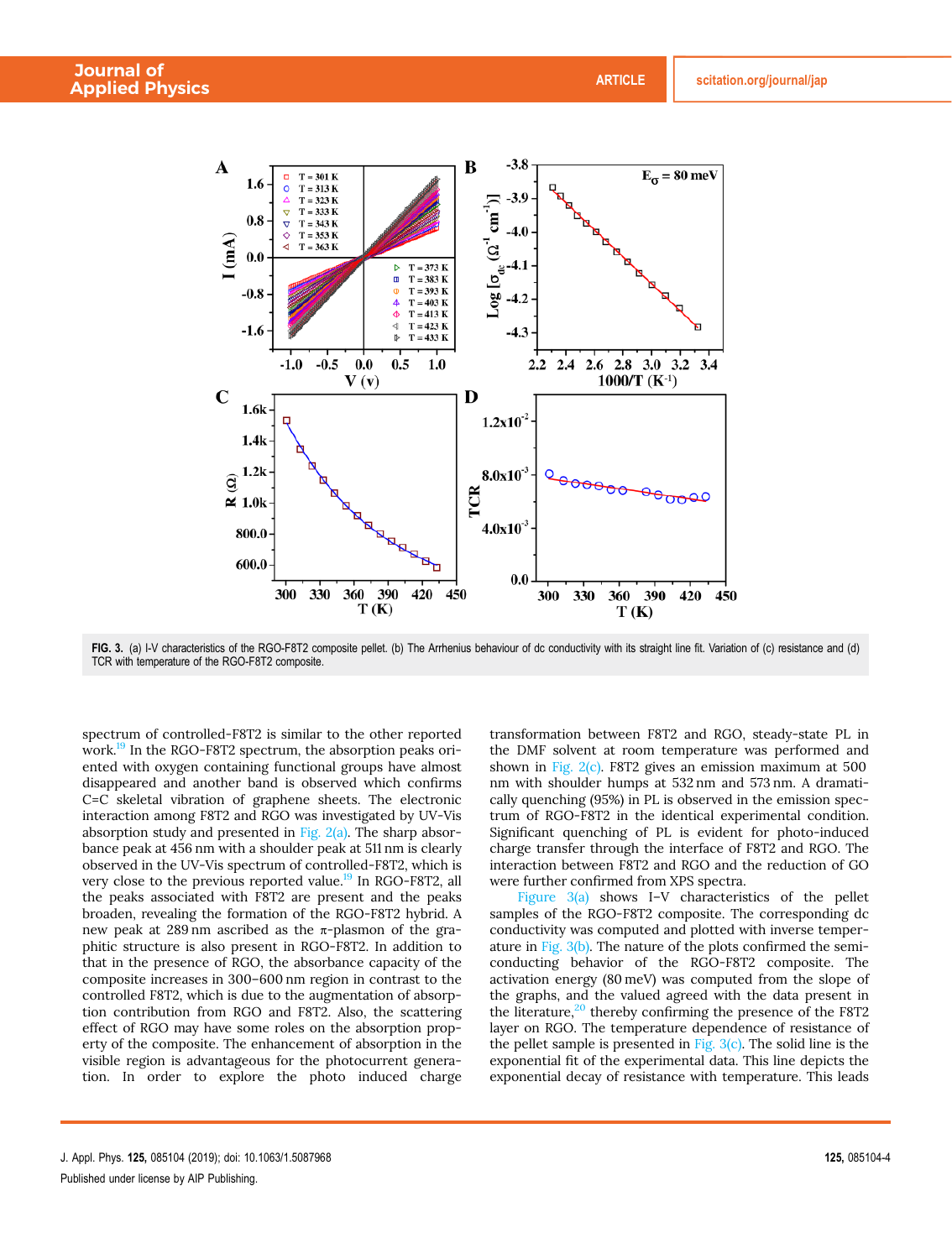to a negative TCR, which can be expressed as follows:

$$
TCR = \ln\left(\frac{R}{R_s}\right) / (T_s - T),\tag{3}
$$

where R is the resistance corresponding to temperature T and  $R_s$  is the resistance at a particular temperature  $T_s$ . The variation of TCR with temperature is shown in Fig. 3(d), where the solid line is the linear fit. The TCR of the RGO-F8T2 composite varies linearly from  $7 \times 10^{-3}$  to  $8 \times 10^{-3}$  K<sup>-1</sup> within our investigated temperature range. It should be mentioned here that the TCR of platinum, which is considered as a potential temperature sensor due to its high TCR and time stability, is 3.9 × 10−<sup>3</sup> K −1 . <sup>21</sup> Our findings establish the RGO-F8T2 composite as a reliable temperature sensor with a negative temperature coefficient of resistance (nTCR), which is more sensitive compared to Platinum, Polysilicon, and Germanium, commercially available temperature sensors with high TCR.<sup>21</sup>

In order to provide a complete picture from the point of view of impedance spectroscopy, we provide the Cole–Cole plot of the RGO-F8T2 composite in Fig. 4(a) for all the temperature range. This is a plot of the real part of the impedance Z' versus the imaginary part of the impedance Z". One can conclude a Debye type of relaxation from the semicircular arcs.<sup>22</sup> The arcs were extrapolated to the real part of the impedance axis to obtain the dc conductivity. This was done to verify the value of activation energy, which was obtained from the plot of dc conductivity obtained from Cole–Cole plot with the inverse temperature shown in Fig. 4(b).

The conductivity relaxation mechanism was explored by plotting the real part of the complex conductivity  $(\sigma)$  as a function of angular frequency  $(\omega)$  of the applied electric field for the same temperature range at which the dc measurements were performed [Fig. 4(c)]. These conductivity spectra showed the presence of a crossover frequency ( $\omega_c$ ), below which the conductivity remained frequency independent and above which it became frequency dependent. This characteristic was



FIG. 4. (a) Z' vs Z" curve with equation of circle fits of the RGO-F8T2 composite pellet. (b) The Arrhenius behaviour of dc conductivity with its straight line fit. (c) The frequency spectra of the real conductivity σ'(ω) for different temperatures. The solid lines are the best fits to Eq. (5). (d) The Arrhenius behaviour of dc conductivity with its straight line fit.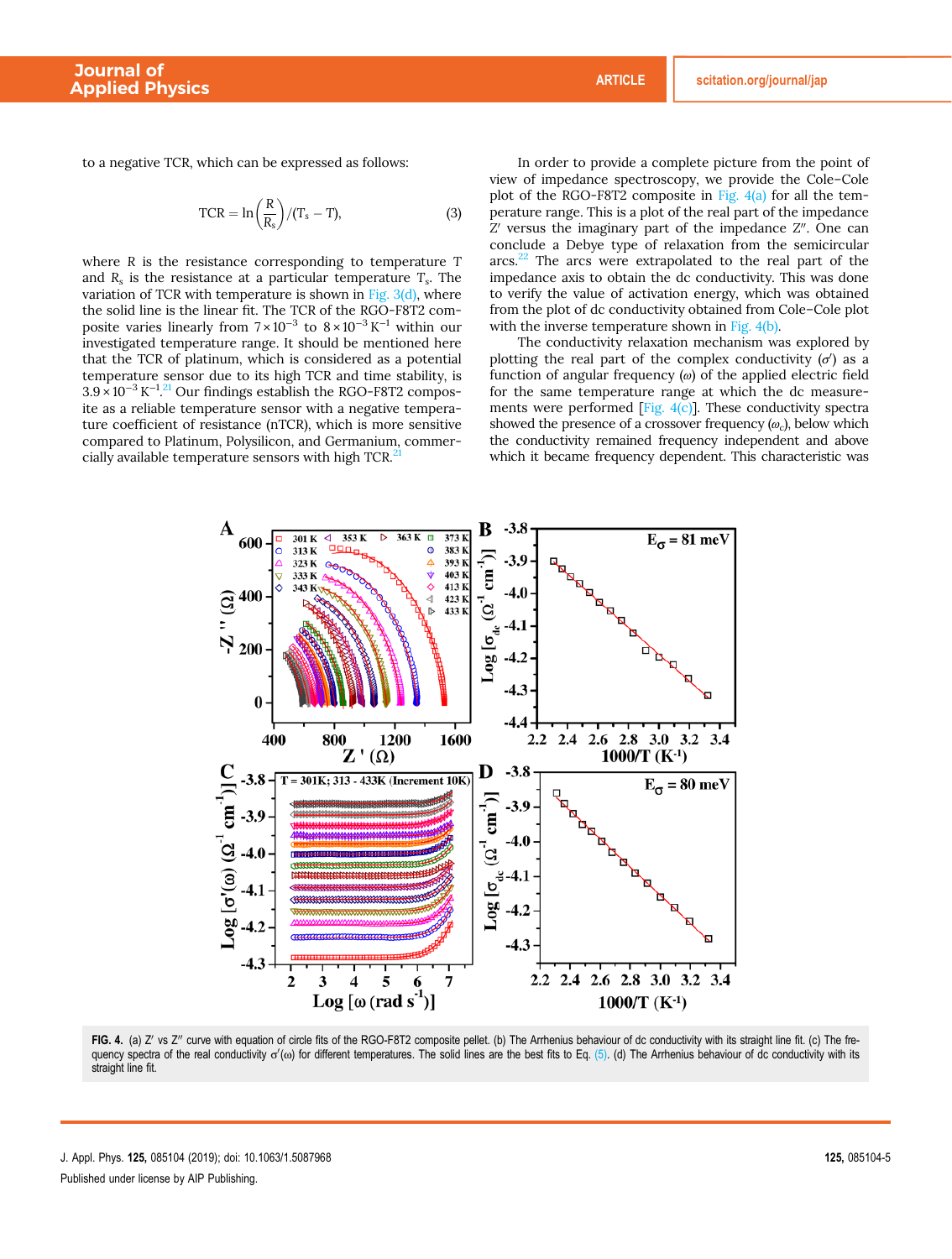

FIG. 5. (a) Variation of *n* with temperature. (b) Plot of log [ $\sigma'(\omega)/\sigma_{dc}$ ] versus log [ $\omega/\omega_c$ ] at different temperatures.

explained in the literature for a variety of solids. $23-29$  The expression for the conductivity is given by the relation

$$
\sigma'(\omega) = \sigma_{dc} + \sigma_{ac} = \sigma_{dc} + A\omega^n, \qquad (4)
$$

where A is a constant, which depends on the property of the material. The expression was further modified by Almond and West<sup>29-32</sup> to incorporate the crossover frequency  $(\omega_c)$ . According to the Almond West formalism, the equation for conductivity became

$$
\sigma'(\omega) = \sigma_{dc} \left[ 1 + \frac{\omega}{\omega_c} \right]^n.
$$
 (5)

The data obtained for the RGO-F8T2 composite were fitted to the above equation. The values of  $\sigma_{dc}$ ,  $\omega_c$ , and n were obtained from the least square fits of the conductivity spectra. The dc conductivity obtained from these plots was again plotted with inverse temperature, and the activation energy was found [Fig. 4(d)] to be exactly the same as obtained from I-V measurements. The values of the frequency exponent n obtained from the fits were plotted as a function of temperature in Fig.  $5(a)$ . It was observed that the value of n is of the order of unity. Moreover, the values of n were weakly temperature dependent in the range of measurement (301 K–433 K). Hence, it can be inferred that the ac conductivity mechanism is due to phonon assisted tunneling between the defect states. In the literature, this is called the Quantum Mechanical Tunneling in disordered solids and the ac conductivity took the functional form $2$ 

$$
\sigma_{ac} = ce^2 k_B T a [N(E_F)]^2 \omega R_{\omega}^4, \qquad (6)
$$

where c is a constant, e is the electronic charge, a is the inverse of localization length  $(\alpha^{-1})$ , N(E<sub>F</sub>) is the density of states (DOS) at the Fermi level, and  $R_{\omega}$  is the tunneling distance at a particular frequency. The Quantum Mechanical Tunneling Model was applied to the ac conductivity data of the composite to determine the relevant physical parameters. In order to achieve this, the localization length was assumed to be 16 Å as this was the value of periodicity obtained from the X ray scans in a wide temperature range.<sup>36</sup> The values of physical parameters related to the transport are presented in Table I. It can be observed that an order of magnitude change of  $N(E_F)$  has occurred as one goes from 301 K to 433 K.

The values of crossover frequency obtained from the fit were plotted with dc conductivity  $[Fig. 5(b)]$ , inset], and they were found to obey the Barton Nakajima Namikawa relation.<sup>2</sup> This confirmed that the conductivity is due to the diffusion of the charge carriers across the networks. One can think of scaling the conductivity spectra from the view of the nature of the curves presented in Fig. 5(b). The equation of the Almond West formalism also predicted the time temperature superposition principle. This principle is a consequence of the fact that the conductivity relaxation phenomenon will be independent of time and temperature. Keeping the principle in mind, we scaled the conductivity axis with  $\sigma_{dc}$ , the dc conductivity, and the frequency axis with  $\omega_c$ , the crossover frequency. But, to our surprise, we could not superpose the spectra for all the temperature range as shown in Fig. 5(b). The reason attributed was the conformational relaxation occurring in F8T2 in this temperature range. $^{21}$  This was due to the intra-molecular energy transfer from disordered to ordered chain segments or both. $37,38$  Although the dependence of scaling of conductivity spectra on the structure was well documented and reported for inorganic glasses,<sup>39</sup> yet

TABLE I. Values of the physical quantities related to transport as obtained from the nonlinear curve fitting of the existing theoretical models.

| <b>Temperature</b> | $\sigma_{dc}$                     | $\boldsymbol{\omega_c}$ | $N(E_F)$ at 1 MHz             |
|--------------------|-----------------------------------|-------------------------|-------------------------------|
| (K)                | $(\Omega^{-1}$ cm <sup>-1</sup> ) | (rad $s^{-1}$ )         | $(eV^{-1}$ cm <sup>-3</sup> ) |
| 301                | $5.23 \times 10^{-5}$             | $4.89 \times 10^{7}$    | $3.8 \times 10^{19}$          |
| 433                | $1.37 \times 10^{-4}$             | $1.18 \times 10^8$      | $2.86 \times 10^{20}$         |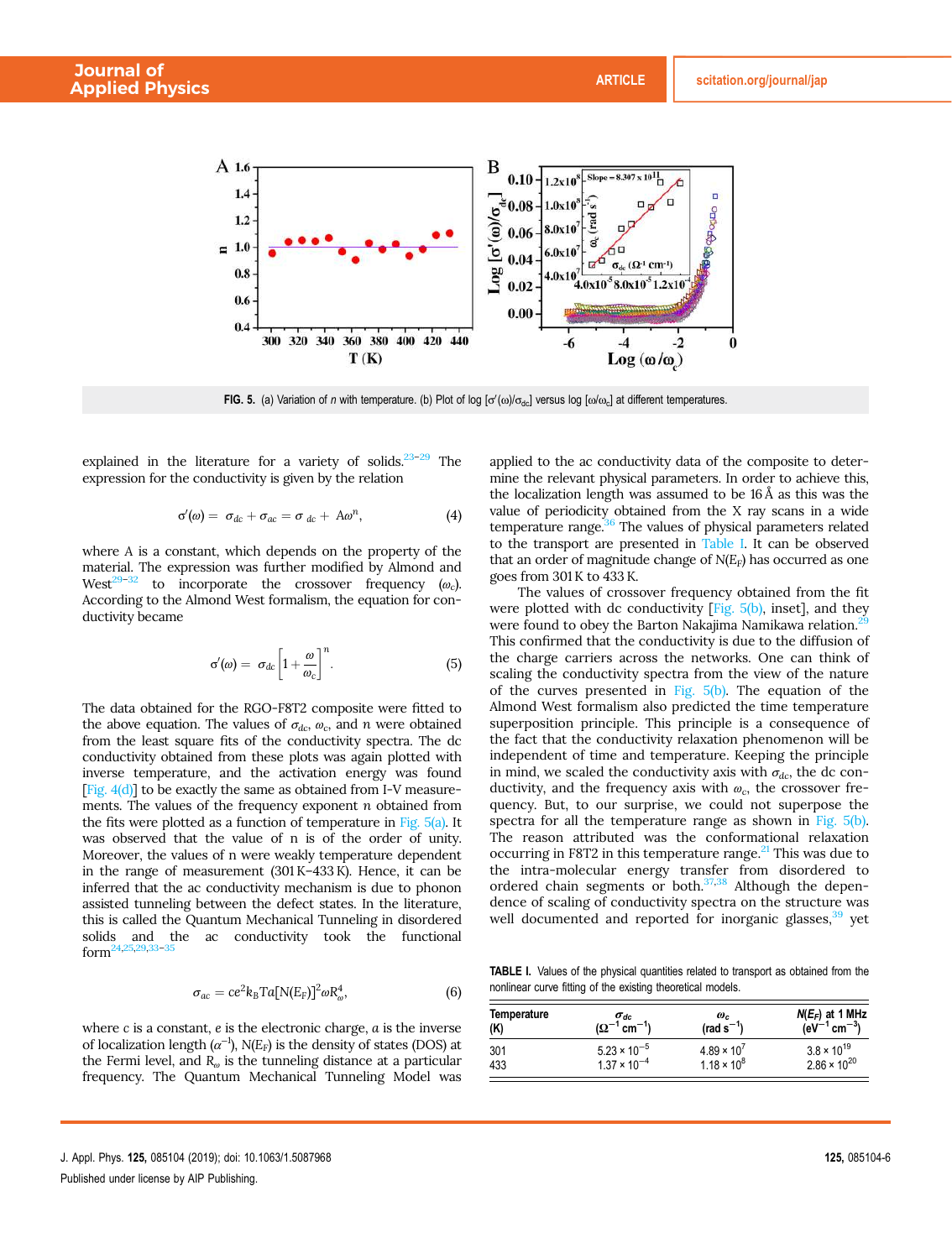

FIG. 6. I−V characteristics for a RGO−F8T2 composite thin film device under the dark condition and under different illumination intensities. (b) The variation of photosensitivity with illuminated intensity. (c) Current versus time for two consecutive cycles as the light was turned on and off.

there were no such reports for the case of organic semiconducting polymers. Thus, this study provided a generalization of the fact that—if there occurs a certain structural reconfiguration, be it due to temperature or due to concentration, then there would be a signature on the scaled conductivity spectra.

Recently, RGO based composite materials have received significant attention as an active material for the development of cost effective and high performance optoelectronic device application. $40-43$  The UV-vis and PL studies jointly authenticate RGO-F8T2 as a promising optoelectronic material. The photocurrent measurement was performed by fabricating a thin film photodetector. All the I-V curves  $[Fig. 6(a)]$  show ohmic conduction for both dark and illumination conditions with the measurable bias voltage (-1V to 1V). A linear variation of photosensitivity (P), the ratio of photocurrent to dark current, $44,45$  with the illuminated optical power, is observed and is presented in Fig. 6(b). The linear variation of the photosensitivity is advantageous towards the device application. A similar relationship between P and incident optical power was also observed in several carbon nanotubes and RGO-based compounds.<sup>46–48</sup> 79% photosensitivity at 160 mw/cm<sup>2</sup> was observed in the RGO-F8T2 based device. The photocurrent generation can be explained by the excitonic picture. Under the illuminated condition, excitons are formed in F8T2, which subsequently dissociate at the interface of RGO-F8T2 and create electron and hole carriers. The samples showed high photosensitivity as the presence of RGO resists the recombination tendency of the photo-generated carriers in F8T2 by channelizing the electron through the RGO mat.

The dynamical photoresponse of RGO-F8T2 thin films under  $100 \text{ mW/cm}^2$  optical power was investigated and is presented in Fig.  $6(c)$ . The illuminated source was chopped by a mechanical chopper with a time interval of 500 s. When the light was turned on, initially, the device current grew very rapidly, and then slowly it got saturated at the value of 1.14  $\mu$ A. After turning off the light, the current started to decrease and reached to ~0.88  $\mu$ A near to its initial dark value (0.79  $\mu$ A). The photocurrent of the film for growth (ON) and decay (OFF) can be described by

$$
I(t) = I_{dark} + A \left\{ 1 - e^{\frac{-(t-t_0)}{\tau_1}} \right\} + B \left\{ 1 - e^{\frac{-(t-t_0)}{\tau_2}} \right\} \text{ for growth}, \quad (7)
$$

$$
I(t) = I_{dark} + Ce^{\frac{-(t-t_0)}{\tau_3}} + De^{\frac{-(t-t_0)}{\tau_4}} \text{ for decay,}
$$
 (8)

where  $\tau_1$ ,  $\tau_2$ ,  $\tau_3$ , and  $\tau_4$  are the photoresponse time constants;  $t_0$  is the time when the light was switched on (growth) or off (decay); and A, B, C, and D are the scaling constants. The successful examination of the optoelectronic property makes this composite a promising material in the application of the optoelectronic field. The time constants of growth are 42 s and 465 s for  $\tau_1$  and  $\tau_2$ , respectively. For the decay process, the values are  $\tau_3 = 46$  s and  $\tau_4 = 184$  s. The high values of time constants are due to the defect states present in the RGO-F8T2 composite.

#### IV. CONCLUSIONS

In conclusion, the electrical conductivity and photocurrent generation in the RGO-F8T2 composite have been studied. The temperature sensing activity of the composite has also been investigated. The negative temperature coefficient of resistance of the composite is more sensitive compared to the commercially available temperature sensor like Platinum, Polysilicon, and Germanium. The electrical conductivity was explained on the basis of phonon assisted tunneling in between the defect states. The density of states at the Fermi level was observed to increase with an increase in temperature. The absence of scaling in conductivity isotherms was claimed to occur due to the transfer of intramolecular energy from disordered to ordered chain segments or both in the composite. The photocurrent generation in a large area RGO−F8T2 composite film device under simulated solar light illumination has been investigated (Scheme 1). The devices exhibited variation of the photosensitivity with the intensity of incident light. Overall, this work is highly imperative in the field of electrical conduction and photocurrent generation in the RGO based composite for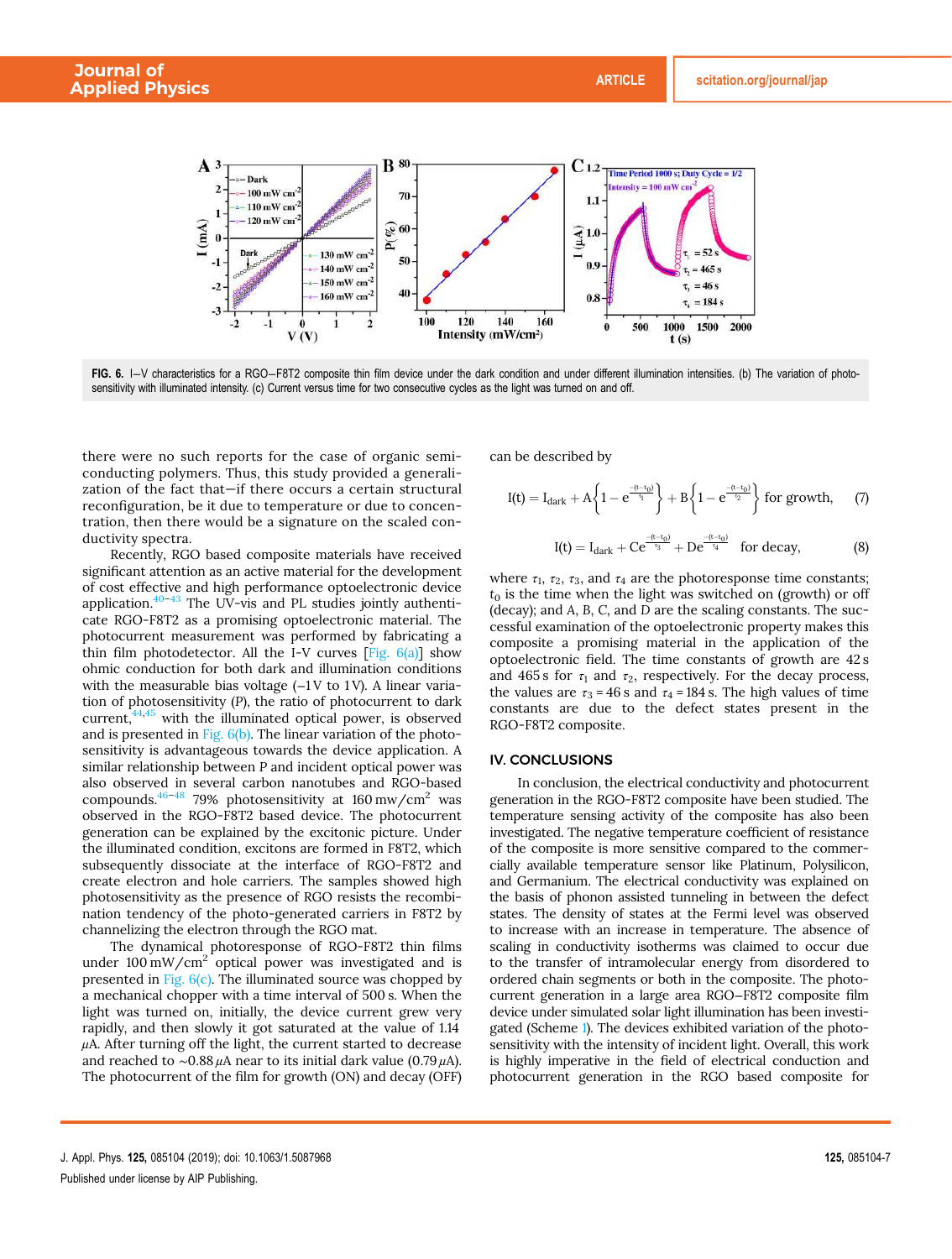

SCHEME 1. Schematic representation of the synthesis of the RGO-F8T2 composite.

optoelectronic devising used for light energy harvesting and environmental applications.

## SUPPLEMENTARY MATERIAL

See the supplementary material for XPS analysis, TCR calculation, variation of impedance, dielectric context, and electrical modulus with frequency.

#### ACKNOWLEDGMENTS

This work was supported by the Department of Science and Technology (DST), New Delhi, India, through Grant No. SR/FTP/PS-113/2010. We are also thankful to the University Grants Commission (UGC), New Delhi, India, and DST, New Delhi, India, for providing special assistance and infrastructural support to the Department of Physics & Technophysics, Vidyasagar University, through the SAP and FIST program, respectively. We extend our thanks to the Department of Physics and Meteorology, IIT Kharagpur, for providing access to the DST-FIST funded XPS facility.

#### REFERENCES

- <sup>1</sup>A. Dodabalapur, Mater. Today 7, 56 (2004).
- <sup>2</sup>R. F. Service, Science 278, 383 (1997).

<sup>3</sup>F. Garnier, R. Hajlaoui, A. Yassar, and P. Srivastava, Science 265, 1684 (1994).

<sup>4</sup>C. J. Drury, C. M. J. Mutsaers, C. M. Hart, M. Matters, and D. M. de Leeuw, Appl. Phys. Lett. 73, 108 (1998).

- <sup>5</sup>H. Sirringhaus, N. Tessler, and R. H. Friend, Science 280, 1741 (1998).
- <sup>6</sup>H. Sirringhaus, Adv. Mater. 26, 1319 (2014).
- 7R. A. Street and A. Salleo, Appl. Phys. Lett. 81, 2887 (2002).

<sup>8</sup>H. Sirringhaus, R. J. Wilson, R. H. Friend, M. Inbasekaren, W. Wu, E. P. Woo, M. Grell, and D. D. C. Bradley, Appl. Phys. Lett. 77, 406 (2000). 9 P. A. Levermore, R. Jin, X. Wang, J. C. de Mello, and D. D. C. Bradley, Adv. Funct. Mater. 19, 950 (2009).

<sup>10</sup>H. Sirringhaus, T. Kawase, R. H. Friend, T. Shimoda, M. Inbasekaran, W. Wu, and E. P. Woo, Science 290, 2123 (2000).

<sup>11</sup>J. Swensen, J. Kanicki, and A. J. Heeger, Proc. SPIE 5217, 159 (2003).

<sup>12</sup>K. Chakraborty, P. Das, S. Chakrabarty, T. Pal, and S. Ghosh, ChemPhysChem 17, 1518 (2016).

<sup>13</sup>C. Lampadaris, I. Sakellis, and A. N. Papathanassiou, Appl. Phys. Lett. **110**, 222901 (2017).

<sup>14</sup>G. Wei, J. Yu, M. Gu, and T. B. Tang, J. Appl. Phys. 119, 224102 (2016).

<sup>15</sup>S. Chakrabarty, K. Chakraborty, A. Laha, T. Pal, and S. Ghosh, J. Phys. Chem. C 118, 28283 (2014).

<sup>16</sup>K. Chakraborty, T. Pal, and S. Ghosh, ACS Appl. Nano Mater. 1, 3137 (2018). <sup>17</sup>K. Chakraborty, S. Chakrabarty, P. Das, S. Ghosh, and T. Pal, Mater. Sci. Eng. B 204, 8 (2016).

<sup>18</sup>C. Nethravathi and M. Rajamathi, Carbon 46, 1994 (2008).

<sup>19</sup>J. Jo, D. Vak, Y.-Y. Noh, S.-S. Kim, B. Lim, and D.-Y. Kim, J. Mater. Chem. 18, 654 (2008).

<sup>20</sup>R. F. Rodrigues, A. Charas, J. Morgado, and A. Maçanita, Macromolecules 43, 765 (2010).

<sup>21</sup>F. Mailly, A. Giani, R. Bonnot, P. Temple-boyer, F. Pascal-delannoy, A. Foucaran, and A. Boyer, Sens. Actuat. A Phys. 94, 32 (2001).

- <sup>22</sup>A. J. Dekker, Solid State Physics (Macmillan, London, 1967).
- <sup>23</sup>A. K. Jonscher, Nature 267, 673 (1977).
- <sup>24</sup>N. F. Mott and E. A. Davis, Electron Processes in Non-crystalline Materials
- (Clarendon Press, Oxford, 1979).<br><sup>**25**</sup>M. Pollak and T. H. Geballe, <u>Phys. Rev.</u> **122**, 1742 (1961).
- <sup>26</sup>S. Mitra, S. Banerjee, and D. Chakravorty, J. Appl. Phys. 113, 154314 (2013).

<sup>27</sup>T. Paul and A. Ghosh, J. Appl. Phys. 121, 135106 (2017).

<sup>28</sup>H. Gargama, A. K. Thakur, and S. K. Chaturvedi, J. Appl. Phys. 117, 224903 (2015).

- <sup>29</sup>S. Ghosh, S. Najmaei, S. Kar, R. Vajtai, J. Lou, N. R. Pradhan, L. Balicas, P. M. Ajayan, and S. Talapatra, Phys. Rev. B 89, 125422 (2014).
- <sup>30</sup>D. P. Almond and A. R. West, Nature 306, 456 (1983).